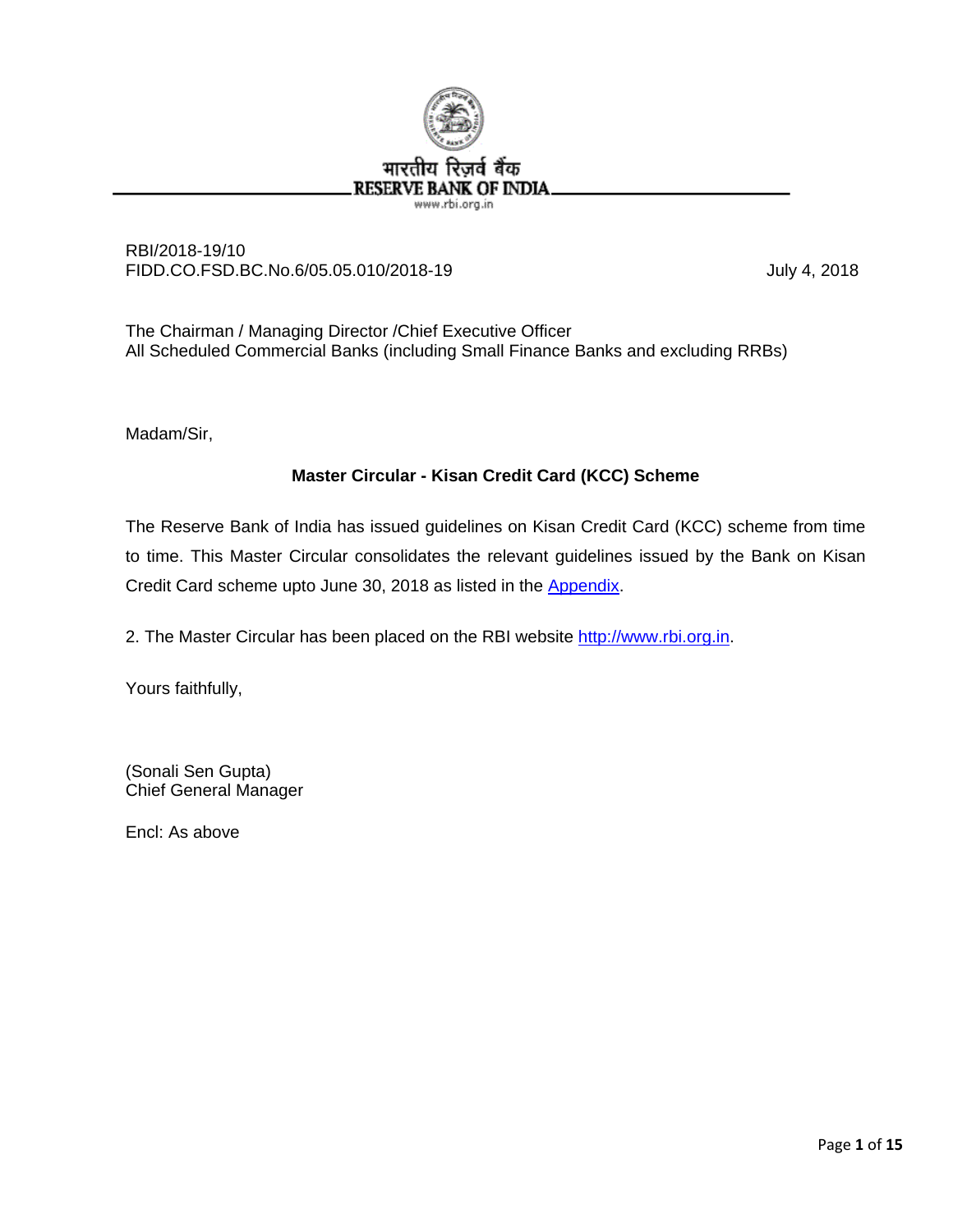# **Master Circular on the Kisan Credit Card (KCC) Scheme**

## **1 Introduction**

The Kisan Credit Card (KCC) scheme was introduced in 1998 for issue of Kisan Credit Cards to farmers on the basis of their holdings for uniform adoption by the banks so that farmers may use them to readily purchase agriculture inputs such as seeds, fertilizers, pesticides etc. and draw cash for their production needs. The scheme was further extended for the investment credit requirement of farmers viz. allied and non-farm activities in the year 2004. The scheme was further revisited in 2012 by a working Group under the Chairmanship of Shri T. M. Bhasin, CMD, Indian Bank with a view to simplify the scheme and facilitate issue of Electronic Kisan Credit Cards. The scheme provides broad guidelines to banks for operationalizing the KCC scheme. Implementing banks will have the discretion to adopt the same to suit institution/location specific requirements.

## **2 Applicability of the Scheme**

The Kisan Credit Card Scheme detailed in the ensuing paragraphs is to be implemented by Commercial Banks, RRBs, Small Finance Banks and Cooperatives.

## **3 Objective / Purpose**

The Kisan Credit Card scheme aims at providing adequate and timely credit support from the banking system under a single window with flexible and simplified procedure to the farmers for their cultivation and other needs as indicated below:

- a. To meet the short term credit requirements for cultivation of crops;
- b. Post-harvest expenses;
- c. Produce marketing loan;
- d. Consumption requirements of farmer household;
- e. Working capital for maintenance of farm assets and activities allied to agriculture;
- f. Investment credit requirement for agriculture and allied activities.

**Note:** The aggregate of components '**a' to 'e'** above will form the short term credit limit portion and the aggregate of components under '**f'** will form the long term credit limit portion.

## **4 Eligibility**

- i. Farmers individual/joint borrowers who are owner cultivators;
- ii. Tenant farmers, oral lessees & share croppers;
- iii. Self Help Groups (SHGs) or Joint Liability Groups (JLGs) of farmers including tenant farmers, share croppers etc.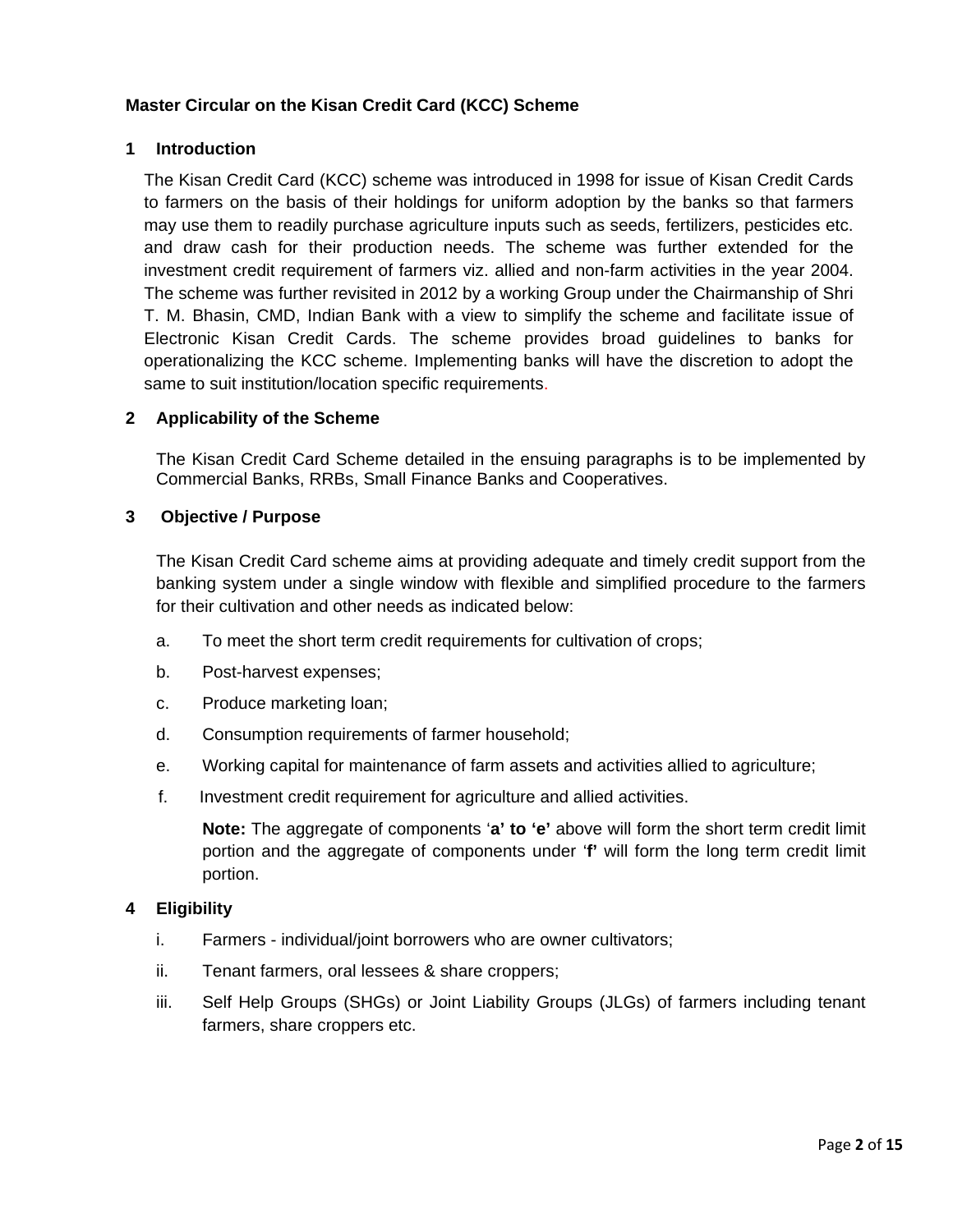## **5 Fixation of credit limit / Loan amount**

The credit limit under the Kisan Credit Card may be fixed as under :

#### 5.1 **All farmers other than marginal farmers[1](#page-2-0) :**

5.1.1 *The short term limit to be arrived for the first year (For cultivating single crop in a year):*

Scale of finance for the crop (as decided by District Level Technical Committee) x Extent of area cultivated + 10% of limit towards postharvest/household/ consumption requirements + 20% of limit towards repairs and maintenance expenses of farm assets + crop insurance and/or accident insurance including PAIS, health insurance & asset insurance.

#### 5.1.2 *Limit for second & subsequent year*

First year limit for crop cultivation purpose arrived at as above plus 10% of the limit towards cost escalation / increase in scale of finance for every successive year (2nd, 3rd, 4th and 5th year) and estimated term loan component for the tenure of Kisan Credit Card, i.e., five years. **[\(Illustration I\)](#page-7-0)**

#### 5.1.3 *For cultivating more than one crop in a year*

The limit is to be fixed as above depending upon the crops cultivated as per proposed cropping pattern for the first year plus an additional 10% of the limit towards cost escalation / increase in scale of finance for every successive year (2nd, 3rd, 4th and 5th year). It is assumed that the farmer adopts the same cropping pattern for the succeeding four years. In case the cropping pattern adopted by the farmer is changed in the subsequent year, the limit may be reworked. **[\(Illustration I\)](#page-7-0)**

#### 5.1.4 *Term loan for investment*

The term loan for investment is to be made towards land development, minor irrigation, purchase of farm equipment and allied agricultural activities. The banks may fix the quantum of credit for term and working capital limit for agricultural and allied activities, etc., based on the unit cost of the asset/s proposed to be acquired by the farmer, the allied activities already being undertaken on the farm, the bank's judgment on repayment capacity vis-a-vis total loan burden devolving on the farmer, including existing loan obligations.

The long term loan limit should be based on the proposed investment(s) during the five year period and the bank's perception on the repaying capacity of the farmer.

<span id="page-2-0"></span> $1$  Farmers with landholding of up to 1 hectare (Marginal Farmers). Farmers with a landholding of more than 1 hectare and up to 2 hectares (Small Farmers).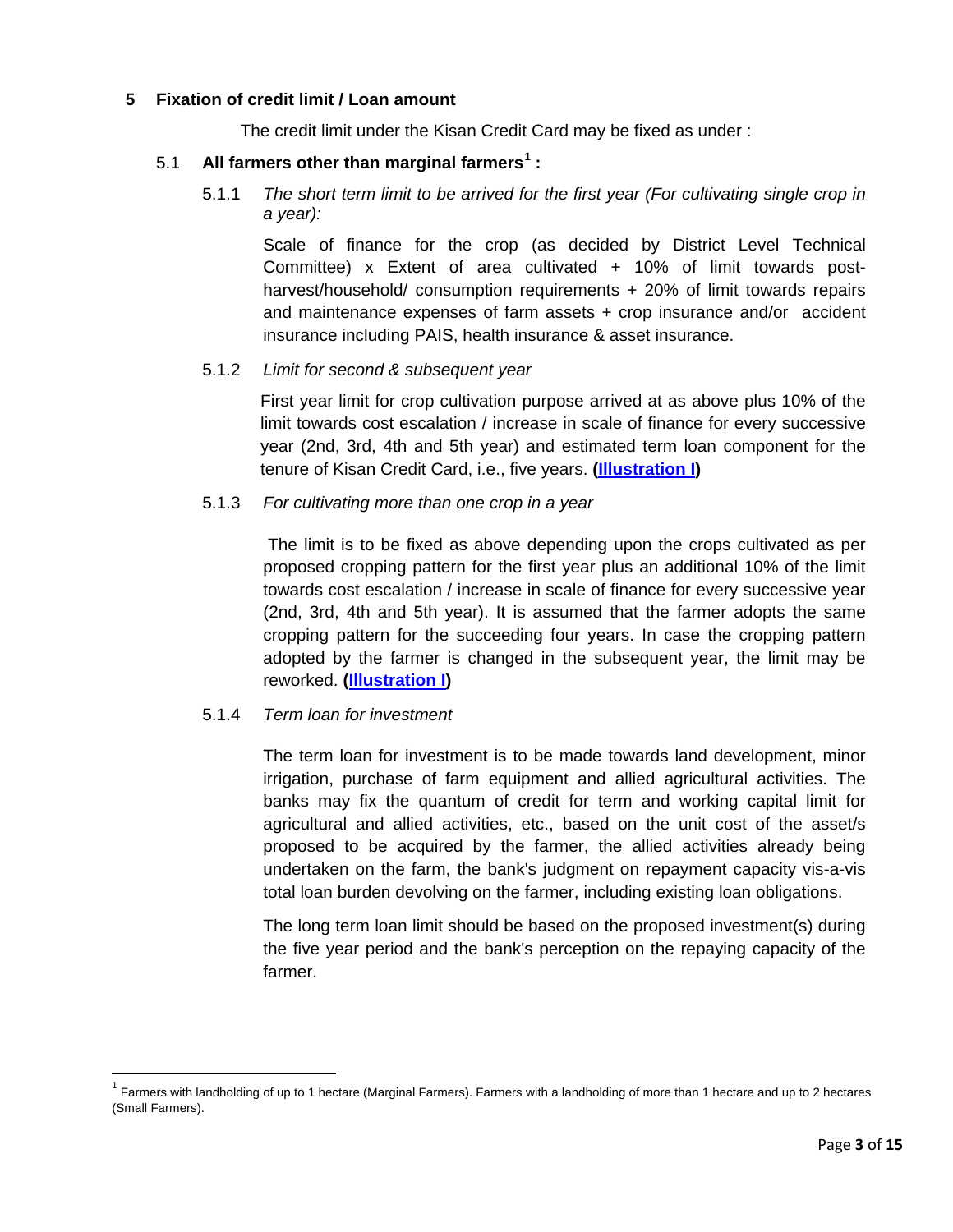## 5.1.5 *Maximum Permissible Limit*

The short term loan limit arrived for the 5th year plus the estimated long term loan requirement will be the Maximum Permissible Limit (MPL) and is to be treated as the Kisan Credit Card limit.

# 5.1.6 *Fixation of Sub-limits*

i. Short term loans and term loans are governed by different interest rates. At present, short term crop loans upto  $\overline{z}$  3 lakh are covered under Interest Subvention Scheme/Prompt Repayment Incentive scheme of the Government of India<sup>[2](#page-3-0)</sup>. Further, repayment schedule and norms are different for short term and term loans. Hence, in order to have operational and accounting convenience, the card limit is to be bifurcated into separate sub-limits for *short term cash credit limit cum savings account* and *term loans*.

ii. *Drawing limit* for short term cash credit should be fixed based on the cropping pattern. The amount(s) for crop production, repair and maintenance of farm assets and consumption may be allowed to be drawn as per the convenience of the farmer. In case the revision of scale of finance for any year by the district level technical committee exceeds the notional hike of 10% contemplated while fixing the five year limit, a revised drawable limit may be fixed in consultation with the farmer. In case such revisions require the card limit itself to be enhanced (4th or 5th year), the same may be done and the farmer be so advised.

iii. For term loans, installments may be allowed to be withdrawn based on the nature of investment and repayment schedule drawn as per the economic life of the proposed investments. It is to be ensured that at any point of time the total liability should be **within the drawing limit of the concerned year**.

iv. Wherever the card limit / liability so arrived warrants additional security, the banks may take suitable collateral as per their policy.

## 5.2 **For Marginal Farmers**

A flexible limit of ₹ 10,000 to ₹ 50,000 may be provided (as Flexi KCC) based on the land holding and crops grown including post-harvest warehouse storage related credit needs and other farm expenses, consumption needs, etc., plus small term loan investment(s) like purchase of farm equipment(s), establishing mini dairy/backyard poultry as per assessment of the Branch Manager without relating it to the value of land. The composite KCC limit is to be fixed for a period of five years on this basis.

<span id="page-3-0"></span> $^2$  Please refer to guidelines on Interest Subvention Scheme on crop loans as announced by GoI and issued by RBI from time to time.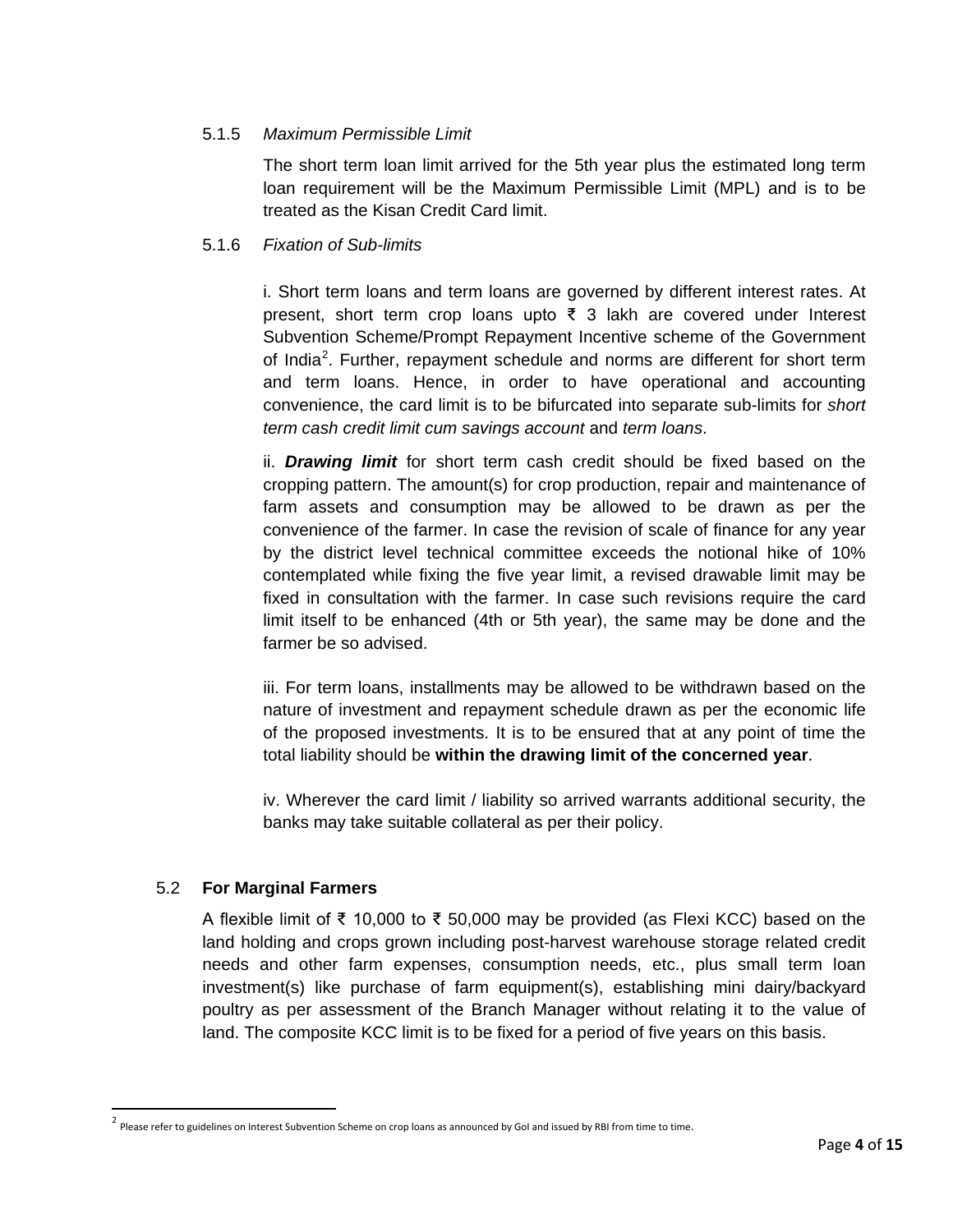Wherever higher limit is required due to change in cropping pattern and / or scale of finance, the limit may be arrived at as per the estimation indicated at para 4.1 **[\(Illustration II\)](#page-10-0)**

#### **6 Disbursement**

- 6.1 The short term component of the KCC limit is in the nature of revolving cash credit facility. There should be no restriction in number of debits and credits. The drawing limit for the current season/year could be allowed to be drawn using any of the following delivery channels.
	- i. operation through branch;
	- ii. operation using cheque facility;
	- iii. withdrawal through ATM /debit cards
	- iv. operation through Business Correspondents and 'banking outlet/part-time banking outlet '<sup>[3](#page-4-0)</sup>
	- v. operation through PoS available in Sugar Mills/Contract farming companies, etc., especially for tie-up advances;
	- vi. operations through PoS available with input dealers;
	- vii. Mobile based transfer transactions at agricultural input dealers and mandies.

**Note** : (v),(vi) & (vii) to be introduced as early as possible so as to reduce transaction costs of both the bank as well as the farmer.

6.2 The long term loan for investment purposes may be drawn as per installment fixed.

## **7 Issue of Electronic Kisan Credit Cards**

All new KCC must be issued as smart card cum debit card as laid down in Part II of the Annex. Further, at the time of renewal of existing KCC; farmers must be issued smart card cum debit card.

The short term credit limit and the term loan limit are two distinct components of the aggregate KCC limit bearing different rates of interest and repayment periods. Until a composite card could be issued with appropriate software to separately account transactions in the sub limits, two separate electronic cards may be issued for all new/renewed cards.

#### **8 Validity/Renewal**

- i. Banks may determine the validity period of KCC and its periodic review.
- ii. The review may result in continuation of the facility, enhancement of limit or cancellation of the limit/withdrawal of the facility depending upon increase in cropping area/pattern and performance of the borrower.

<span id="page-4-0"></span><sup>&</sup>lt;sup>3</sup> DBR's Circular o[n Rationalisation of Branch Authorisation Policy-](https://www.rbi.org.in/Scripts/NotificationUser.aspx?Id=10972&Mode=0) Revision of Guidelines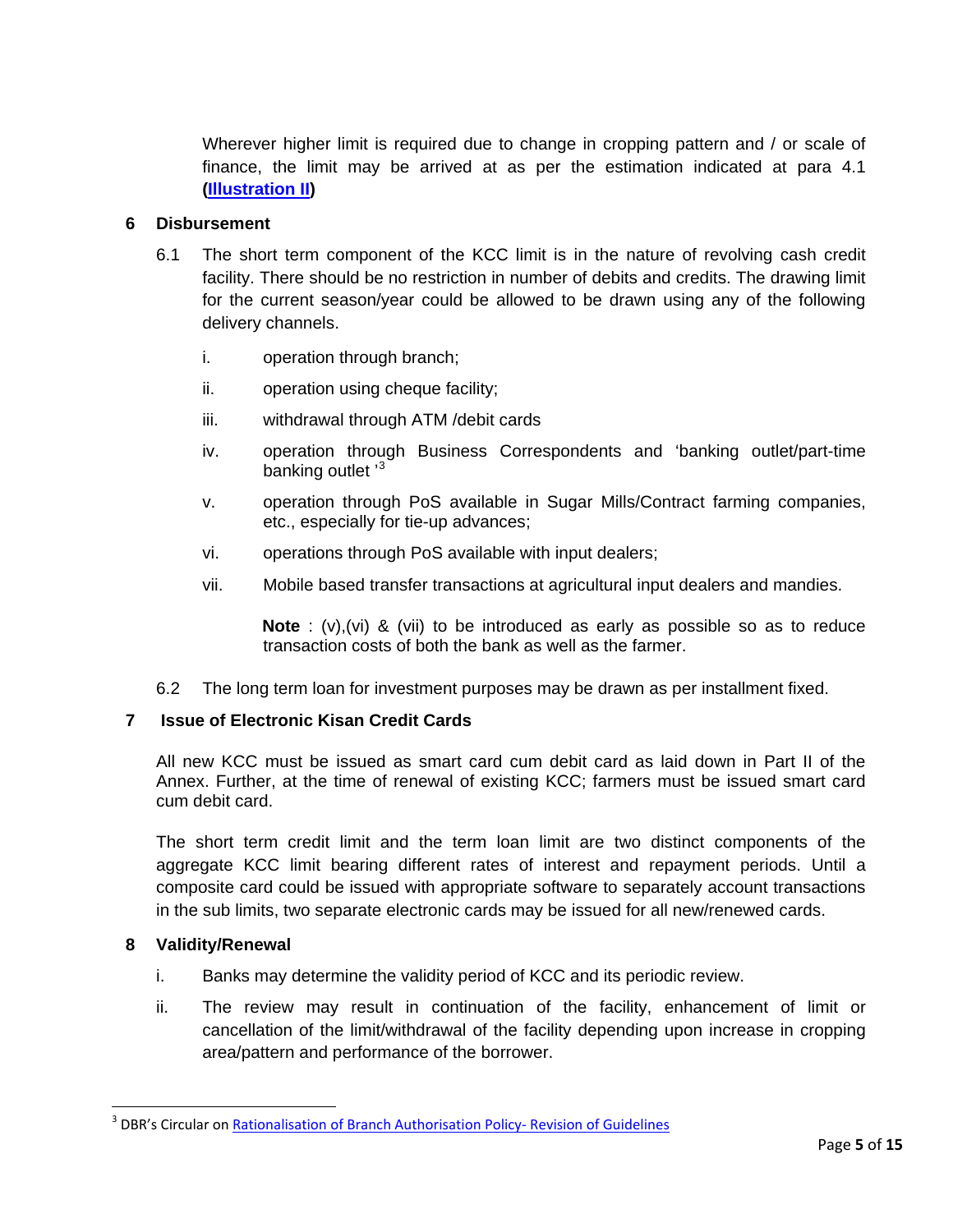iii. When the bank has granted extension and/or re-schedule the period of repayment on account of natural calamities affecting the farmer, the period for reckoning the status of operations as satisfactory or otherwise would get extended together with the extended amount of limit. When the proposed extension is beyond one crop season, the aggregate of debits for which extension is granted is to be transferred to a separate term loan account with stipulation for repayment in installments.

## **9 Rate of Interest (ROI) :**

The rate of interest will be as stipulated in DBR Master Directions on Interest Rate on Advances.

## **10 Repayment Period :**

- 10.1 The repayment period may be fixed by banks as per the anticipated harvesting and marketing period for the crops for which the loan has been granted.
- 10.2 The term loan component will be normally repayable within a period of 5 years depending on the type of activity/investment as per the existing guidelines applicable for investment credit.
- 10.3 Financing banks may, at their discretion, provide longer repayment period for term loan depending on the type of investment.

## **11 Margin**

To be decided by banks.

## **12 Security**

- 12.1 Security will be applicable as per RBI guidelines prescribed from time to time.
- 12.2 Security requirement may be as under :
	- i. *Hypothecation of crops:* For KCC limit upto ₹ 1.00 lakh banks are to waive margin/security requirements.
	- ii. *With tie-up for recovery*: Banks may consider sanctioning loans on hypothecation of crops up to card limit of ₹ 3.00 lakh without insisting on collateral security.
	- iii. *Collateral security:* Collateral security may be obtained at the discretion of Bank for loan limits above ₹ 1.00 lakh in case of non-tie-up and above ₹ 3.00 lakh in case of tie-up advances.
	- iv. In states where banks have the facility of on-line creation of charge on the land records, the same shall be ensured.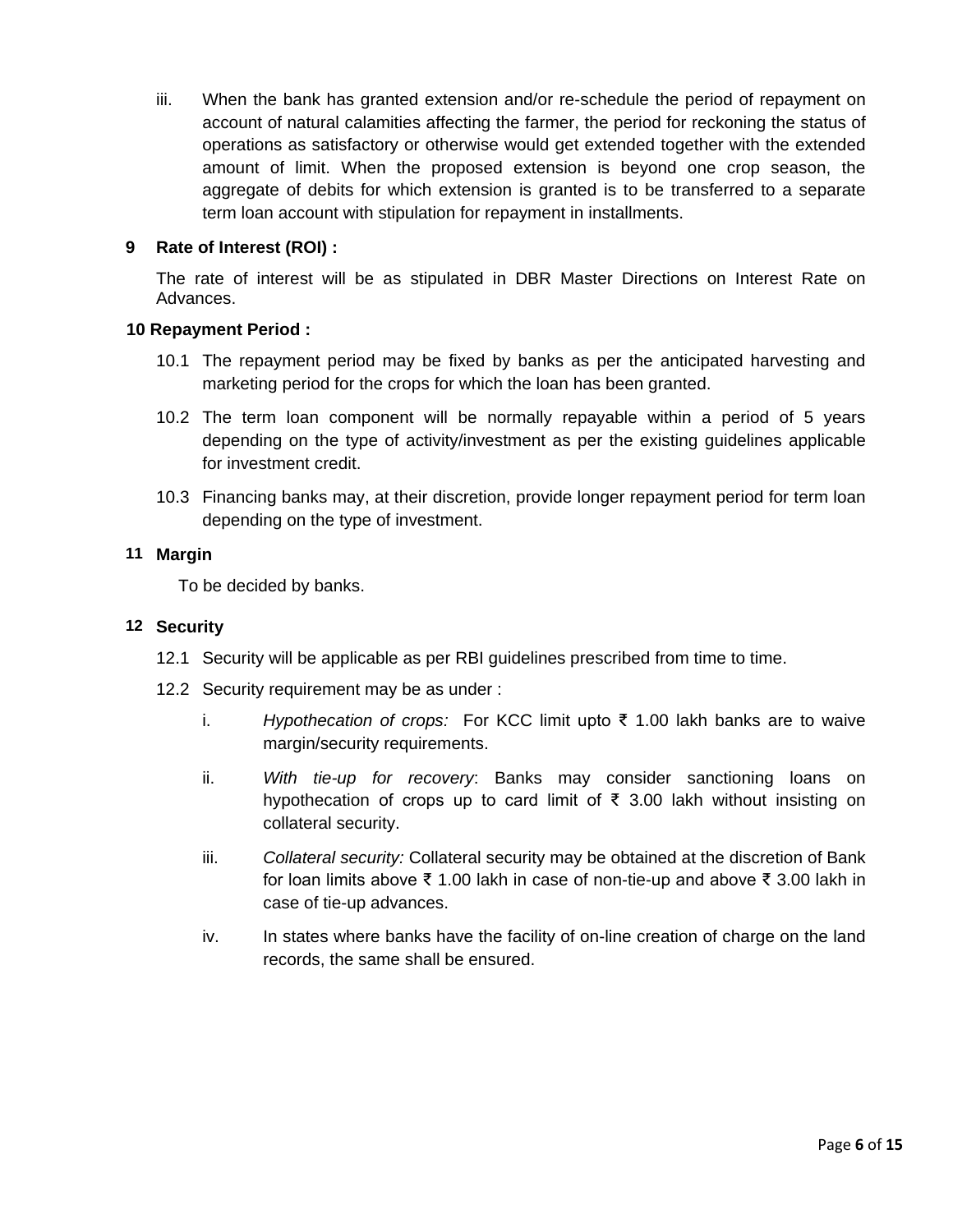#### **13. Other features**

Uniformity to be adopted in respect of following:

- 13.1 The applicable interest subvention /incentive for prompt repayment<sup>[4](#page-6-0)</sup> as advised by Government of India and/or State Governments. The bankers will give adequate publicity of the facility so that maximum farmers may benefit from the scheme.
- 13.2 Besides the mandatory crop insurance, the KCC holder should have the option to avail the benefit of any type of asset insurance, accident insurance (including PAIS), health insurance (wherever product is available) and have premium paid through his/her KCC account. Premium has to be borne by the farmer/bank according to the terms of the scheme. Farmer beneficiaries should be made aware of the insurance cover available and their consent (except in case of crop insurance, it being mandatory) is to be obtained, at the application stage itself.
- 13.3 A one-time documentation<sup>[5](#page-6-1)</sup> at the first time of availment of KCC loan and thereafter simple declaration (about crops grown/proposed) by farmer from the second year onwards.

#### **14 Classification of account as NPA :**

- 14.1 The extant prudential norms on income recognition, asset-classification and provisioning<sup>[6](#page-6-2)</sup> will apply for loans granted under the KCC Scheme.
- 14.2 Charging of interest is to be done uniformly as is applicable to agricultural advances.
- 15 Processing fee, inspection charges and other charges may be decided by banks.
- 16 Other conditions while implementing the revised guidelines of KCC Scheme :
	- 16.1 In case the farmer applies for loan against the warehouse receipt of his produce, the banks would consider such requests as per the established procedure and guidelines. However, when such loans are sanctioned, these should be linked with the crop loan account, if any, and the crop loan outstanding in the account could be settled at the stage of disbursal of the pledge loan, if the farmer so desires.
	- 16.2 The National Payments Corporation of India (NPCI) will design the KCC card to be adopted by all the banks with their branding.

…………………………………………………………………………………………………….

<span id="page-6-0"></span> $^4$  Currently not applicable to Small Finance Banks/urban & metro branches of Private Sector Banks.<br><sup>5</sup> Documentation as per banks' internal guidelines

<span id="page-6-1"></span>

<span id="page-6-2"></span><sup>6</sup> DOC:<br><sup>6</sup> DBR's Master Circular on Income Recognition, Asset Classification and Provisioning Norms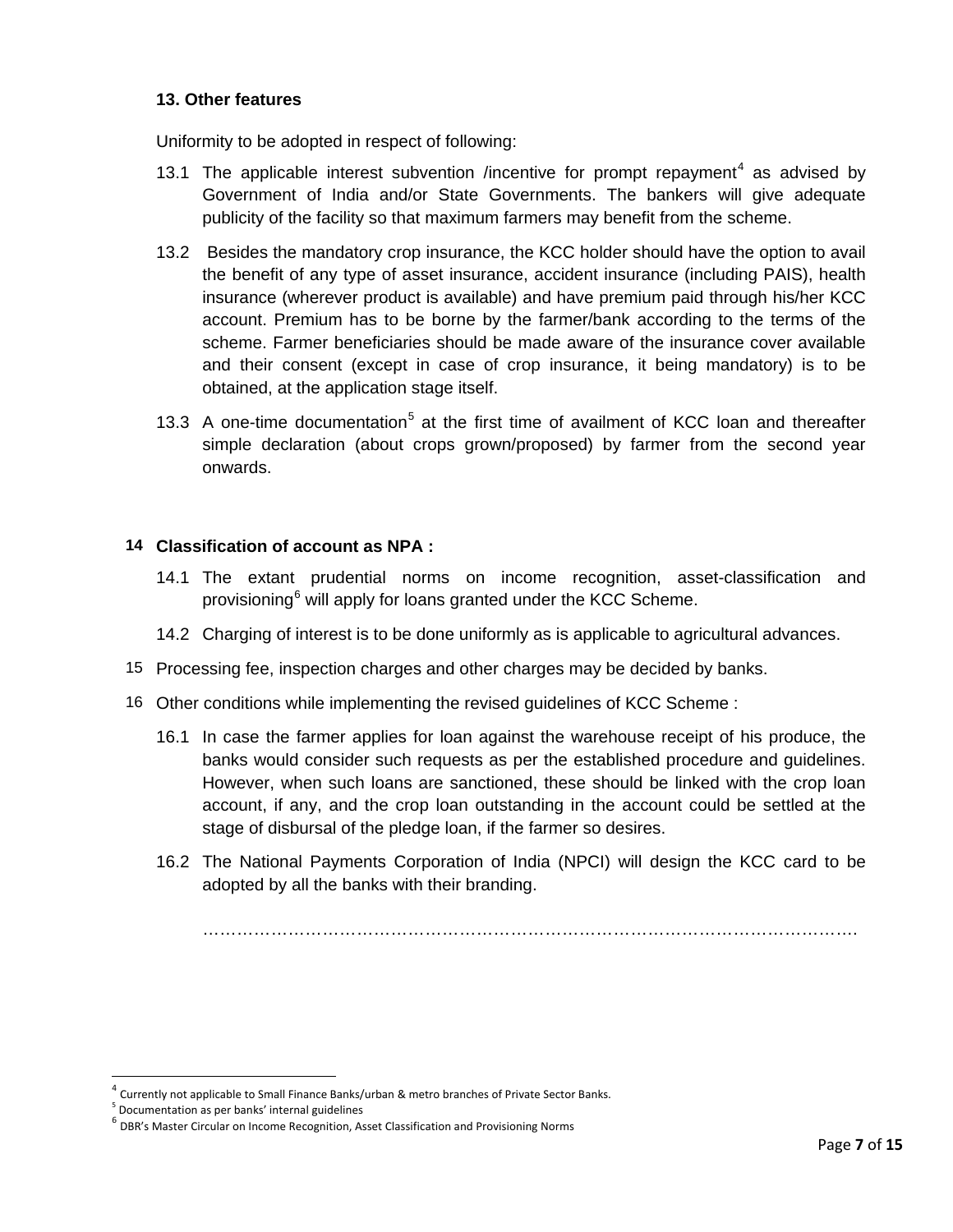## <span id="page-7-0"></span>**Illustration I**

#### **A. Small farmer cultivating multiple crops in a year**

## 1. **Assumptions**

- A. Land holding : 2 acres
- B. Cropping Pattern

Paddy - 1 acre (Scale of finance plus crop insurance per acre : ₹.11000)

Sugarcane - 1 acre (Scale of finance plus crop insurance per acre : ₹.22,000)

- C. Investment / Allied Activities
	- i Establishment of 1+1 Dairy Unit in 1st Year () (Unit Cost : ₹ 20,000 per animal)
	- ii Replacement of Pump set in 3rd year (Unit Cost : ₹.30,000)

#### 2. (i) Crop loan Component

| Cost of cultivation of 1 acre of Paddy and 1 acre of<br>Sugarcane (11,000+22,000)                        |                | ₹.33,000   |
|----------------------------------------------------------------------------------------------------------|----------------|------------|
| Add: 10% towards post-harvest / household expense /<br>consumption                                       | $\mathbb{R}^2$ | ₹. 3,300   |
| Add: 20% towards farm maintenance                                                                        |                | ₹. $6,600$ |
| <b>Total Crop Loan limit for 1st year</b>                                                                |                | ₹.42,900   |
| Loan Limit for 2nd year                                                                                  |                |            |
| Add: 10% of the limit towards cost escalation / increase:<br>in scale of finance (10% of 42900 i.e 4300) |                | ₹. 4,300   |
|                                                                                                          |                | ₹.47,200   |
|                                                                                                          |                |            |
| Loan Limit for 3rd year                                                                                  |                |            |
| Add: 10% of the limit towards cost escalation / increase                                                 |                | ₹. $4,700$ |
| in scale of finance (10% of 47,200 i.e., 4,700)                                                          |                | ₹.51,900   |
|                                                                                                          |                |            |
| Loan Limit for 4th year                                                                                  |                |            |
| Add: 10% of the limit towards cost escalation / increase                                                 |                | ₹.5,200    |
| in scale of finance (10% of 51,900 i.e 5,200)                                                            |                | ₹.57,100   |
| Loan Limit for 5th year                                                                                  |                |            |
| Add: 10% of the limit towards cost escalation / increase                                                 |                | ₹.5,700    |
| in scale of finance (10% of 57100 i.e 5700)                                                              |                | ₹. 62,800  |
| $Say$ $(A)$ :                                                                                            |                | ₹. 63,000  |
|                                                                                                          |                |            |
|                                                                                                          |                |            |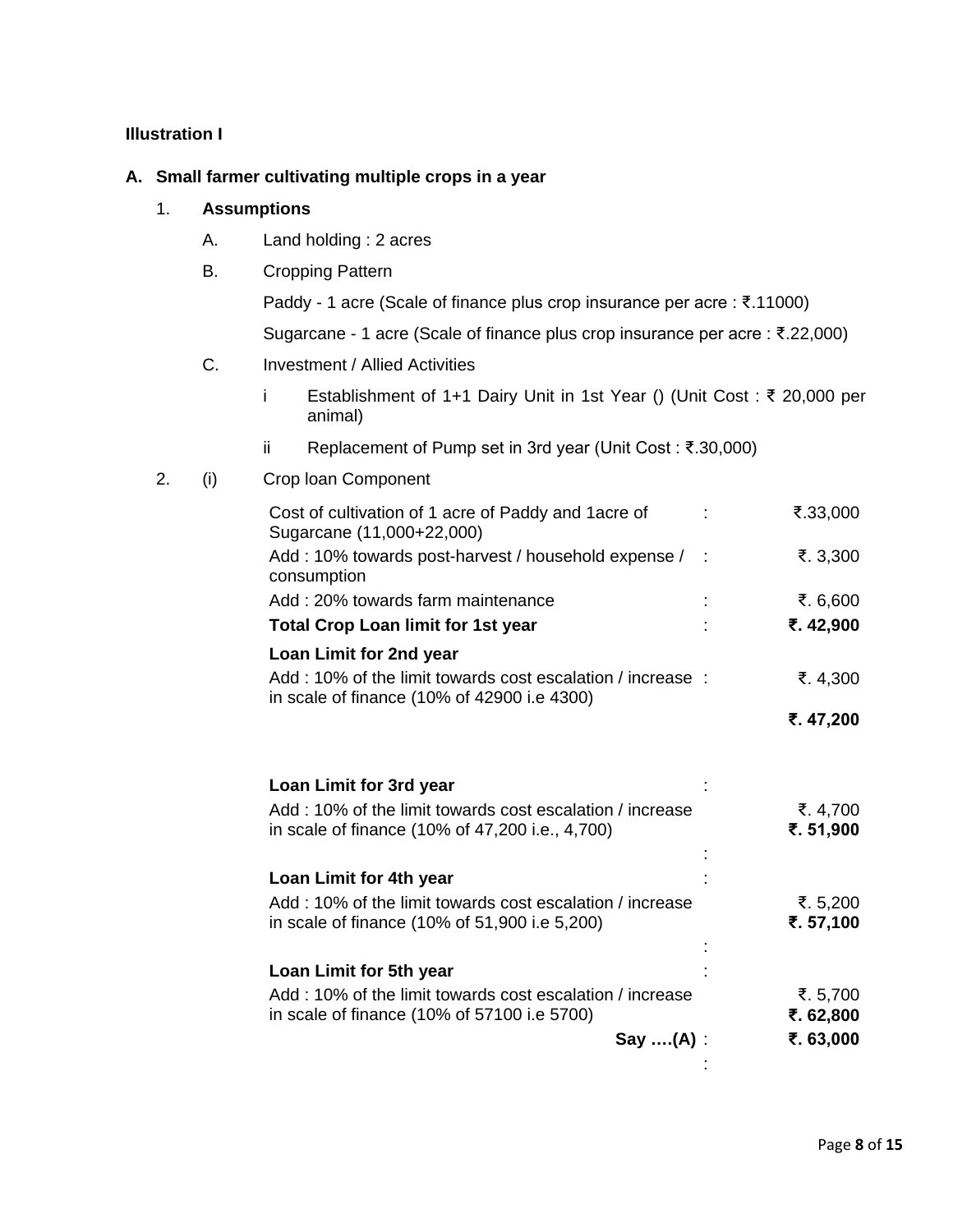## (ii) **Term loan component :**

| 1st Year: Cost of 1+1 Dairy Unit   |              | ₹. 40,000            |
|------------------------------------|--------------|----------------------|
| 3rd Year: Replacement of Pumpset:  | ÷            | ₹. 30,000            |
| Total term Ioan amount             | $\dots(B)$ : | ₹.70,000             |
| <b>Maximum Permissible Limit /</b> |              | ₹. $1,33,000$        |
| Kisan Credit Card Limit (A) +(B)   |              |                      |
|                                    |              | <b>Rs. 1.33 lakh</b> |

**Note:** Drawing Limit will be reduced every year based on repayment schedule of the term loan(s) availed and withdrawals will be allowed up to the drawing limit.

#### **B Other farmer cultivating multiple crops in a year**

- 1. Assumptions :
- 2. Land Holding : 10 acres
- 3. Cropping Pattern :

Paddy - 5 acres (Scale of finance plus crop insurance per acre ₹.11,000) Followed by

Groundnut - 5 acres (Scale of finance plus crop insurance per acre ₹.10,000)

Sugarcane - 5 acres (Scale of finance plus crop insurance per acre ₹.22,000)

- 4. Investment / Allied Activities :
	- i. Establishment 1+1 Dairy Unit in 1st Year (Unit cost : ₹.50,000)
	- ii. Purchase of Tractor in 1st Year (Unit Cost : ₹.6,00,000)

#### 2. **Assessment of Card Limit**

#### (i) *Crop loan Component*

| Cost of cultivation of 5 acres of Paddy, 5 Acres of Groundnut:<br>and 5 acres of Sugarcane                      | ₹ 2,15,000    |
|-----------------------------------------------------------------------------------------------------------------|---------------|
| Add: 10% towards post-harvest / household expense /<br>$\sim 1000$<br>consumption                               | ₹ 21,500      |
| Add: 20% towards farm maintenance                                                                               | ₹43,000<br>÷. |
| <b>Total Crop Loan limit for 1st year</b>                                                                       | ₹ 2,79,500    |
| Loan Limit for 2nd year                                                                                         |               |
| Add: 10% of the limit towards cost escalation / increase in:<br>scale of finance (10% of 2,79,500 i.e., 27,950) | ₹ 27,950      |
|                                                                                                                 | ₹ 3,07,450    |
| Loan Limit for 3rd year                                                                                         |               |
| Add: 10% of the limit towards cost escalation / increase in:<br>scale of finance (10% of 3,07,450 i.e., 30,750) | ₹ 30,750      |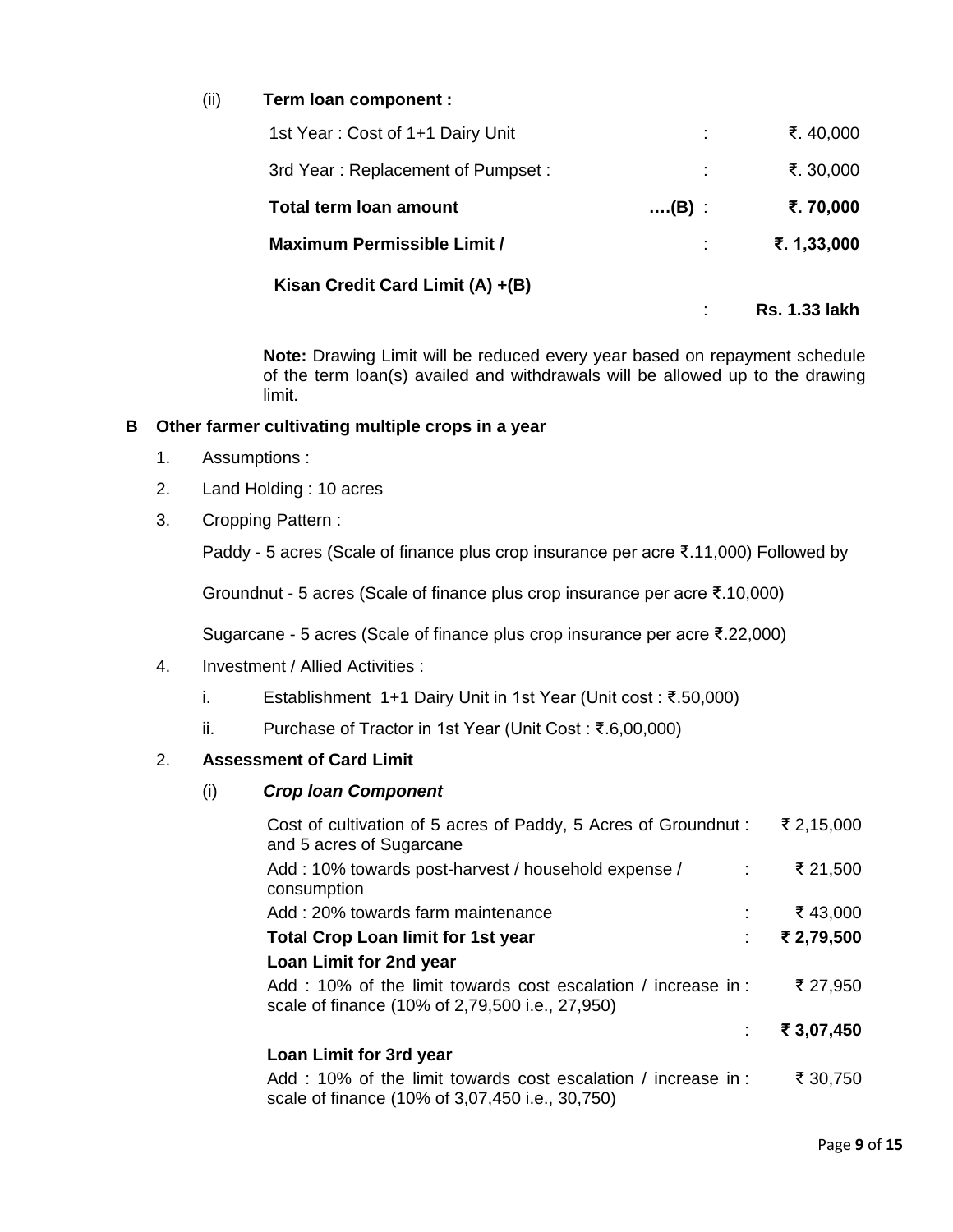|      |                                                                                                                 |         | ₹ 3,38,200           |
|------|-----------------------------------------------------------------------------------------------------------------|---------|----------------------|
|      | Loan Limit for 4th year                                                                                         |         |                      |
|      | Add: 10% of the limit towards cost escalation / increase in:<br>scale of finance (10% of 338200 i.e., 33,800)   |         | ₹ 33,800             |
|      |                                                                                                                 | ÷       | ₹ 3,72,000           |
|      | Loan Limit for 5th year                                                                                         |         |                      |
|      | Add: 10% of the limit towards cost escalation / increase in:<br>scale of finance (10% of 3,72,000 i.e., 37,200) |         | ₹ 37,200             |
|      |                                                                                                                 |         | ₹4,09,200            |
|      |                                                                                                                 | Say (A) | ₹4,09,000<br>$1 - 1$ |
| (ii) | Term loan component :                                                                                           |         |                      |
|      | 1st Year: Cost of 1 +1 Dairy Unit                                                                               |         | ₹ 1,00,000           |
|      | : Purchase of Tractor                                                                                           |         | ₹ 6,00,000           |
|      | <b>Total term loan amount</b>                                                                                   | (B)     | ₹7,00,000            |
|      | <b>Maximum Permissible Limit /</b>                                                                              |         |                      |
|      |                                                                                                                 |         |                      |
|      | Kisan Credit Card Limit (A) +(B)                                                                                |         | ₹ 11,09,000          |

Drawing Limit will be reduced every year based on repayment schedule of the term loan(s) availed and withdrawals will be allowed up to the drawing limit.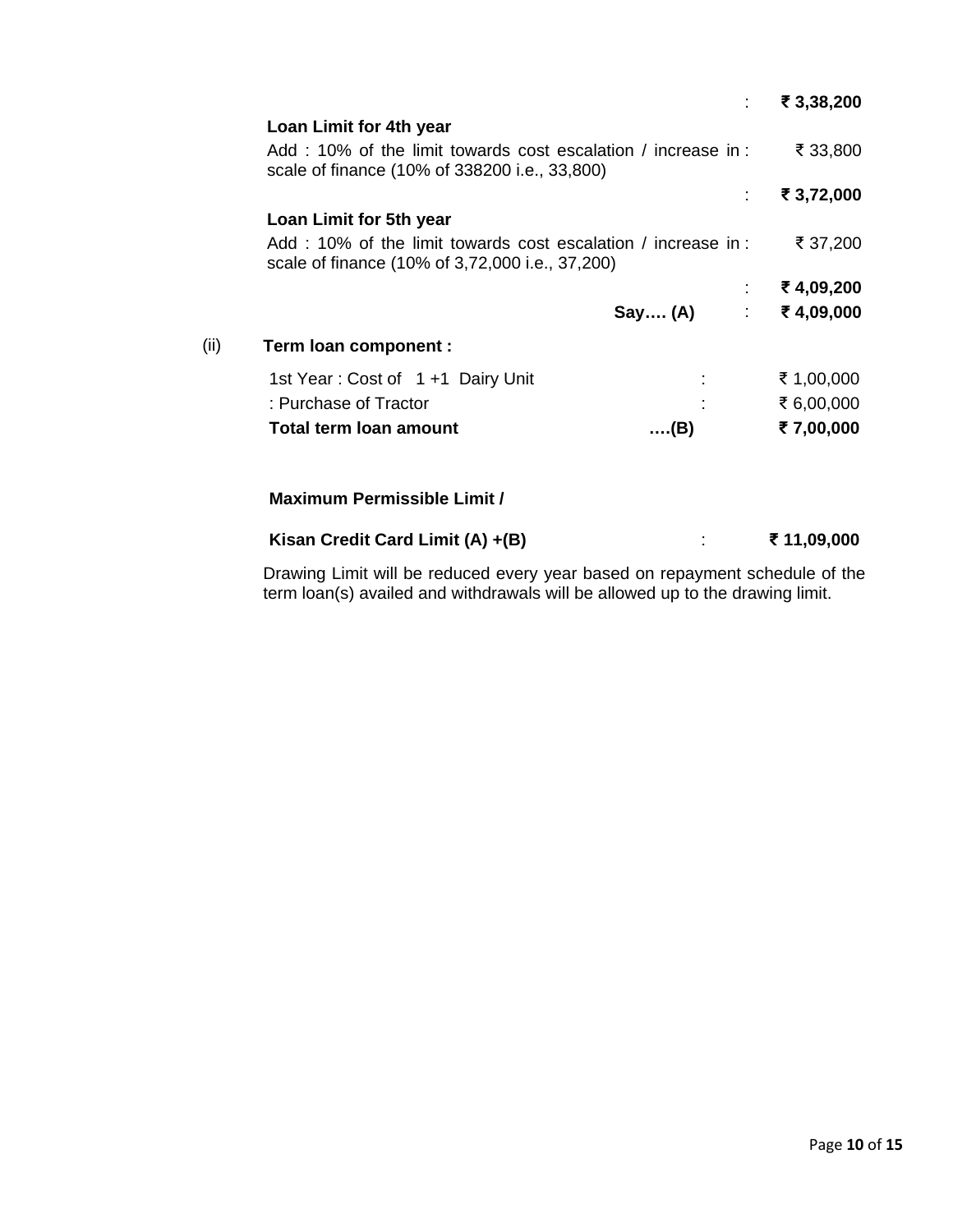#### <span id="page-10-0"></span>**Illustration II**

#### **Assessment of KCC LIMIT**

# **1. Marginal farmer cultivating single crop in a year**

#### 1. *Assumptions :*

- 1. Land holding : 1 acre
- 2. Crops grown : Paddy (Scale of finance plus crop insurance per acre : ₹ 11,000)
- 3. There is no change in Cropping Pattern for 5 years
- 4. Allied Activities to be financed One Non-Descript Milch Animal (Unit Cost Rs : 15,000)

#### 2. *Assessment of Card Limit :*

#### (i) **Crop loan Component**

|      | (Cost of cultivation for 1 acre of Paddy)<br>Add: 10% towards post-harvest / household expense /:<br>consumption                         |                      | ₹ 11,000<br>₹ 1,100          |
|------|------------------------------------------------------------------------------------------------------------------------------------------|----------------------|------------------------------|
|      | Add: 20% towards farm maintenance                                                                                                        |                      | ₹ 2,200                      |
|      | <b>Total Crop Loan limit for 1st year</b>                                                                                                | (A1)                 | ₹ 14,300<br>$\mathbb{R}^{n}$ |
| (ii) | <b>Term Loan Component</b>                                                                                                               |                      |                              |
|      | Cost of One Milch Animal                                                                                                                 | …(B)                 | : ₹15,000                    |
|      | 1st Year Composite KCC Limit :<br>2nd Year:                                                                                              | $(A1) + (B)$         | $\div$ ₹ 29,300              |
|      | Crop loan component :                                                                                                                    |                      |                              |
|      | A1 plus 10% of crop loan limit (A1) towards cost escalation /<br>increase in scale of finance $[14,300+(10\% \text{ of } 14300 = 1430)]$ |                      |                              |
|      |                                                                                                                                          |                      | (A2) : ₹ 15,730              |
|      | 2nd Year Composite KCC Limit: A2+B (15730 + 15000)                                                                                       |                      | ₹ 30,730                     |
|      | 3rd Year:                                                                                                                                |                      |                              |
|      | Crop loan component :                                                                                                                    |                      |                              |
|      | A2 plus 10% of crop loan limit (A2) towards cost escalation /<br>increase in scale of finance $[15,730+(10\% \text{ of } 15730 = 1570)]$ |                      |                              |
|      |                                                                                                                                          | $(A3)$ :             | ₹ 17,300                     |
|      | 3rd Year Composite KCC Limit: A3+B (17,300 + 15,000)                                                                                     |                      | ₹ 32,300<br>tin 1            |
|      | 4th Year:                                                                                                                                |                      |                              |
|      | <b>Crop loan component:</b>                                                                                                              |                      |                              |
|      | A3 plus 10% of crop loan limit (A3) towards cost escalation /<br>increase in scale of finance $[17,300+(10\% \text{ of } 17300 = 1730)]$ |                      |                              |
|      |                                                                                                                                          | …(A4)<br>$\sim 1000$ | ₹ 19,030                     |
|      | 4th Year Composite KCC Limit: A4+B (19,030 + 15,000)<br>5th Year:                                                                        |                      | ₹ 34,030                     |
|      | <b>Crop loan component:</b>                                                                                                              |                      |                              |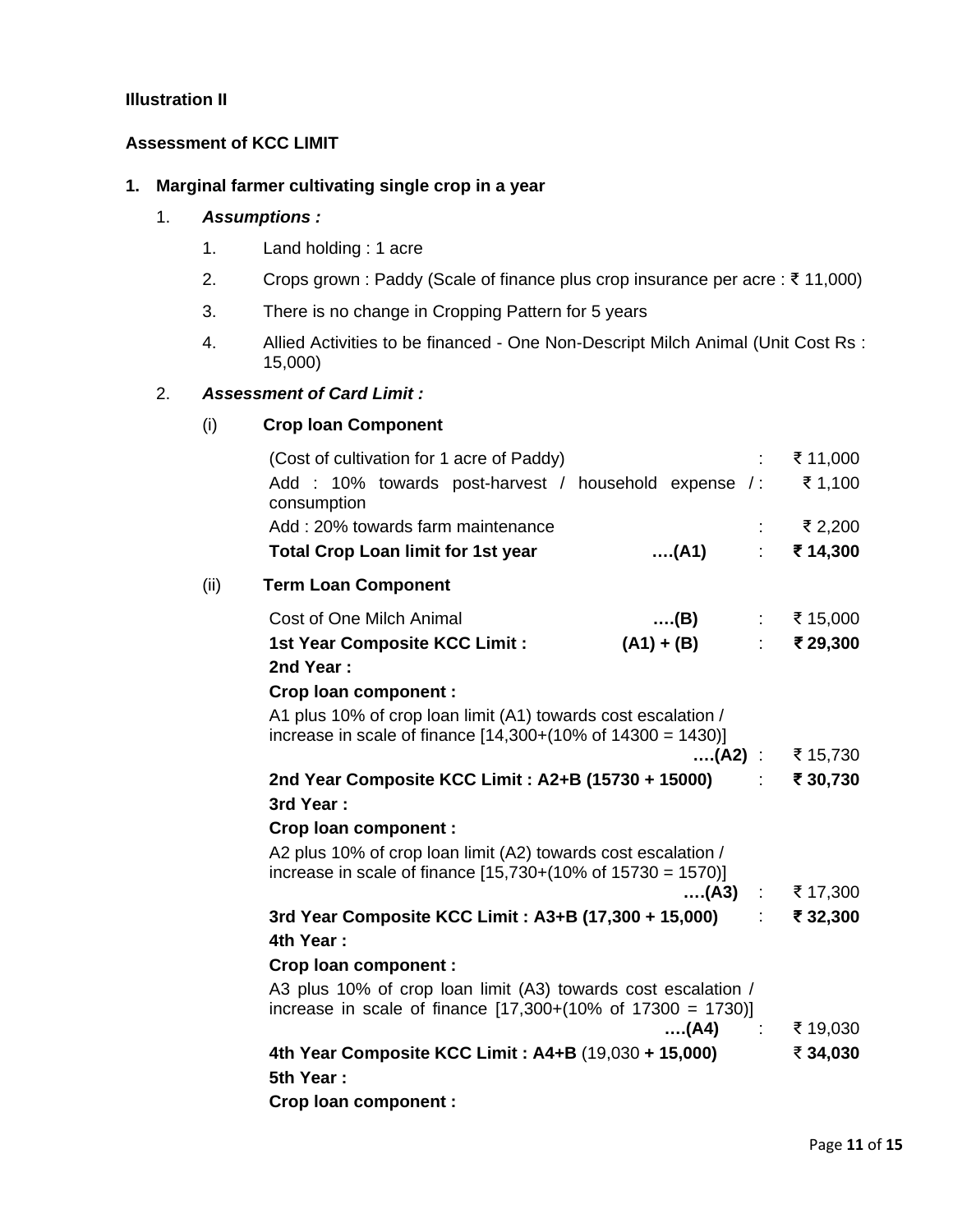| A4 plus 10% of crop loan limit (A4) towards cost escalation /<br>increase in scale of finance $[19,030+(10\% \text{ of } 19,03 \text{ O } = 1,900)]$ |        |            |                 |
|------------------------------------------------------------------------------------------------------------------------------------------------------|--------|------------|-----------------|
|                                                                                                                                                      | ….(A5) | $\sim 100$ | ₹ 20,930        |
| 5th Year Composite KCC Limit: A5+B (20,930 + 15,000)                                                                                                 |        |            | ₹ 35,930        |
| Maximum Permissible Limit /                                                                                                                          |        |            |                 |
| <b>Composite KCC Limi</b>                                                                                                                            | Say    |            | $\div$ ₹ 36,000 |
| Note: All the above costs estimated are illustrative in nature                                                                                       |        |            | Th≙             |

**Note:** All the above costs estimated are illustrative in nature. The recommended scale of finance / unit costs may be taken into account while finalising the credit limit.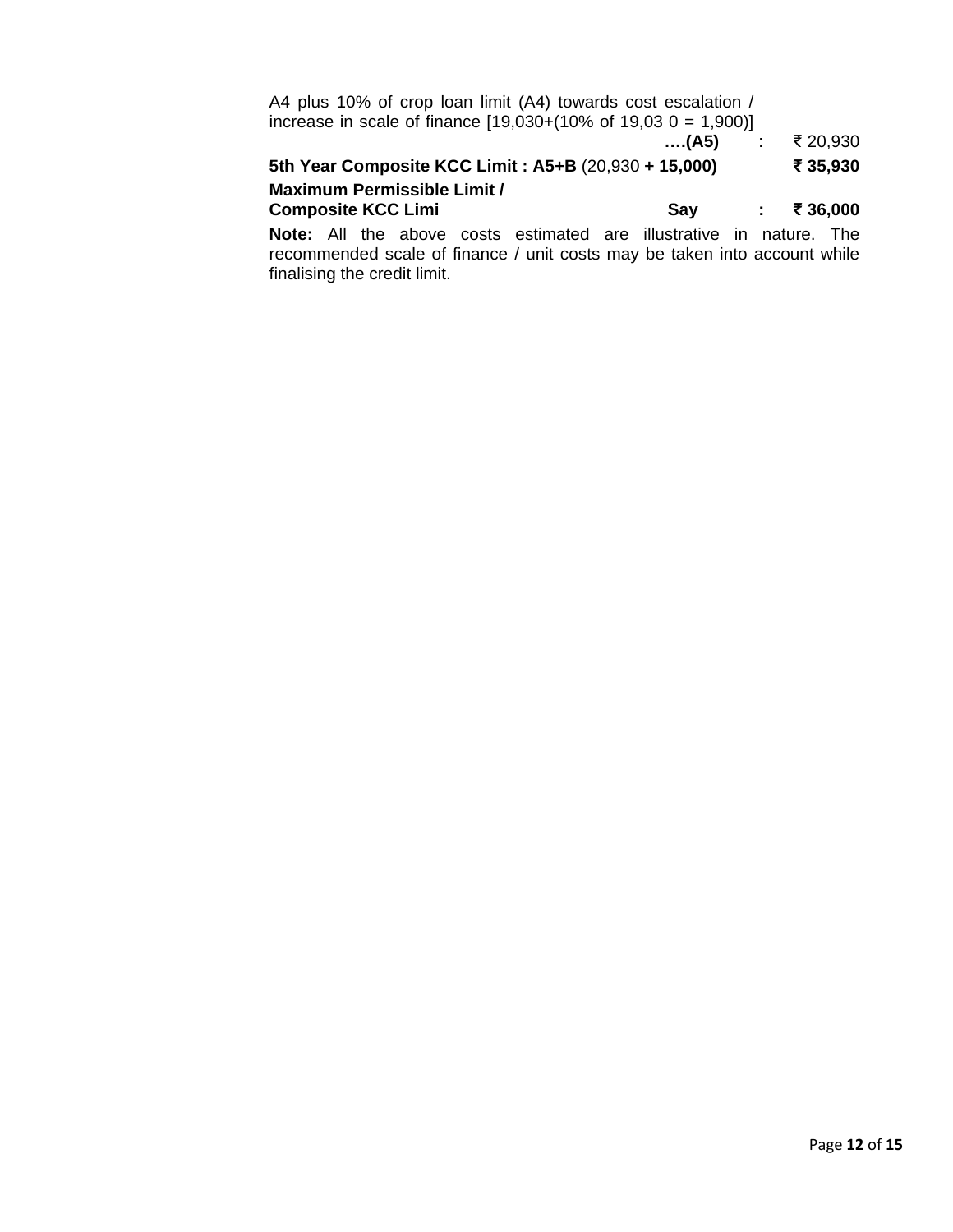#### **Delivery Channels - Technical features**

#### **1 Issue of cards**

The beneficiaries under the scheme will be issued with a Smart card / Debit card (Biometric smart card compatible for use in the ATMs / Hand held Swipe Machines and capable of storing adequate information on farmers identity, assets, land holdings and credit profile etc). All KCC holders should be provided with any one or a combination of the following types of cards :

#### **2 Type of Card :**

A magnetic stripe card with PIN (Personal Identification Number) with an ISO IIN (International Standards Organization International Identification Number) to enable access to all banks ATMs and micro ATMs

In cases where the Banks would want to utilize the centralized biometric authentication infrastructure of the UIDAI (Aadhaar authentication), debit cards with magnetic stripe and PIN with ISO IIN with biometric authentication of UIDAI can be provided.

Debit Cards with magnetic stripe and only biometric authentication can also be provided depending on customer base of the bank. Till such time, UIDAI becomes widespread, if the banks want to get started without inter-operability using their existing centralized bio metric infrastructure, banks may do so.

Banks may choose to issue EMV (Europay, MasterCard and VISA, a global standard for interoperation of integrated circuit cards) and RUPAY compliant chip cards with magnetic stripe and pin with ISO IIN.

Further, the biometric authentication and smart cards may follow the common open standards prescribed by IDRBT and IBA. This will enable them to transact seamlessly with input dealers as also enable them to have the sales proceeds credited to their accounts when they sell their output at mandies, procurement centers, etc.

## **3 Delivery Channels :**

The following delivery channels shall be put in place to start with so that the Kisan Credit Card is used by the farmers to effectively transact their operations in their KCC account.

- 1. Withdrawal through ATMs / Micro ATM
- 2. Withdrawal through BCs using smart cards.
- 3. PoS machine through input dealers
- 4. Mobile Banking with IMPS capabilities / IVR
- 5. Aadhaar enabled Cards.

#### **4. Mobile Banking / Other Channels :**

Provide Mobile banking functionality for KCC Cards / Accounts as well along with Interbank Mobile Payment Service (IMPS of NPCI) capability to allow customers to use this interoperable IMPS for funds transfer between banks and also to do merchant payment transactions as additional capability for purchases of agricultural inputs.

This mobile banking should ideally be on Unstructured Supplementary Data (USSD) platform for wider and safer acceptance. However, the banks can also offer this on other fully encrypted modes (application based or SMS based) to make use of the recent relaxation on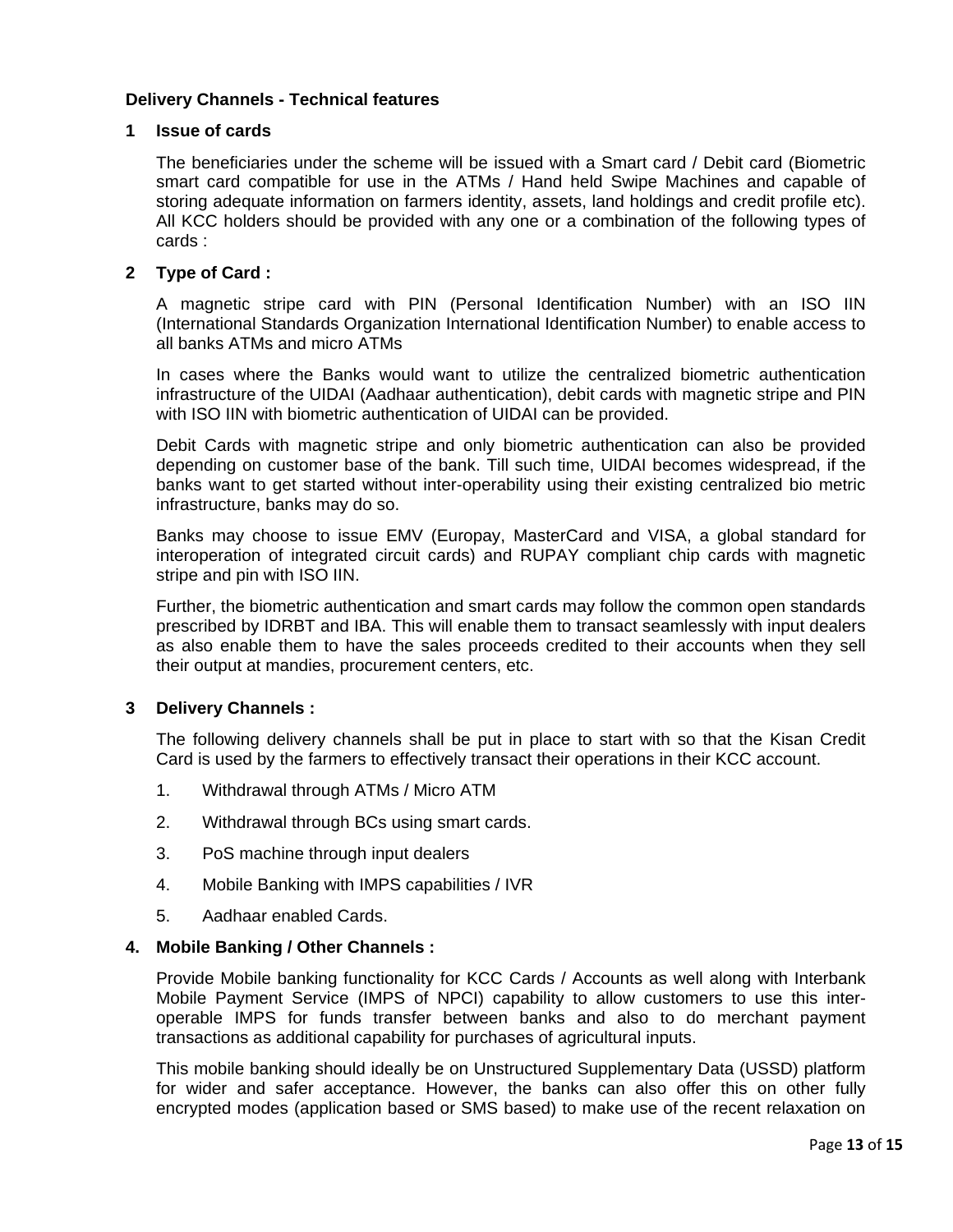transaction limits. Banks can also offer unencrypted mobile banking subject to RBI regulations on transaction limits.

It is necessary that Mobile based transaction platforms enabling transactions in the KCC use easy to use SMS based solution with authentication thru' MPIN. Such solutions also need to be enabled on IVR in local language to ensure transparency and security. Such mobile based payment systems should be encouraged by all the banks by creating awareness and by doing proper customer education.

With the existing infrastructure available with banks, all KCC holders should be provided with any one or a combination of the following types of cards :

- \* Debit cards (magnetic stripe card with PIN) enabling farmers to operate the limit through all banks ATMs / Micro ATMs
- \* Debit Cards with magnetic stripe and biometric authentication.
- \* Smart cards for doing transactions through PoS machines held by Business Correspondents, input dealers, traders and Mandies.
- \* EMV compliant chip cards with magnetic stripe and pin with ISO IIN.

In addition, the banks having a call centre / Inter active Voice Response (IVR), may provide SMS based mobile banking with a call back facility from bank for mobile PIN (MPIN) verification through IVR, thus making a secured SMS based mobile banking facility available to card holders.